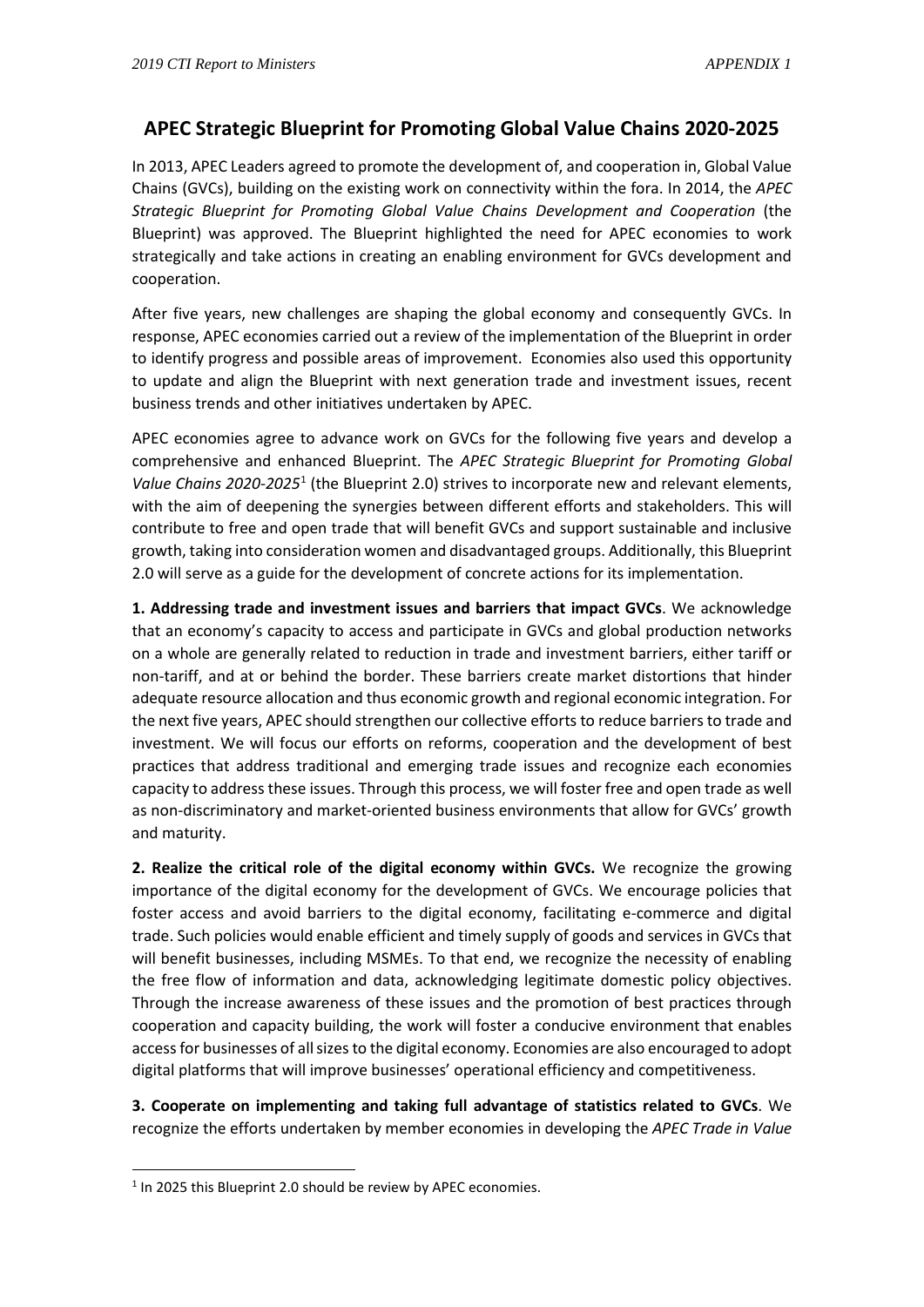*Added (TiVA) Database.* However, the TiVA requires continued efforts by APEC economies in terms of maintaining and updating information, a task that we encourage in order to maintain its relevance and value. Additionally, we will undertake further efforts throughout 2020 – 2025 to adopt actions towards using the statistics for GVCs related policy analysis and assessment, through capacity building initiatives. This will allow economies to better understand and to enhance utilization of the TiVA database and other relevant APEC economy statistics on services and investment. This will enable economies to develop policies that enable better participation in GVCs, particularly for MSMEs, and support economic growth.

**4. Strengthening the role of services within GVC**. We reiterate our efforts to promote the role of services in enhancing GVCs, either through their supportive role in GVCs or as service GVCs, seeking to reduce barriers, both at the border and behind the border, that can negatively affect trade in services and hinder economic growth and development. Accordingly, we need to conduct targeted capacity building to help better understand and stimulate the development of services within GVCs. We will continue to support and complement ongoing work within APEC, led by the Group on Services (GOS), including progress towards the implementation of the *APEC Services Competitiveness Roadmap* (ASCR), the *Manufacturing Related Services Action Plan* (MSAP)*,* implementation of the *Non-Binding Principles for Domestic Regulations of the Services Sector* and the continued support of Public Private Dialogues on Services.

**5. Promoting access to GVCs for sustainable and inclusive growth**. GVCs present an immense potential for economic integration and growth within the APEC region. Taking into consideration the cross-cutting diversity among APEC economies, not only in terms of the size and capacity of the economies, but also the size of the companies that operate within the region. In this context, the needs of developing economies shall be addressed through targeted capacity building that promote approaches to support sustainable and inclusive growth across all APEC economies. Therefore, we recognize the important role of MSMEs as economic drivers in the APEC region and will take measures to reduce barriers for MSMEs, thus increasing their capacity to participate in GVCs. We will enhance access to trade and investment related information via increased utilization of information and communication technologies (ICT), enhancing intellectual property rights, and provide further information on tools and processes that would help MSMEs enter and move up into GVCs.

**6. Improve the business climate for GVCs**. We recognize that a resilient and business-friendly climate is core to both attracting and fostering investment, as well as promoting APEC's efforts on the Ease of Doing Business. In this context, we acknowledge that APEC should reduce barriers to investment and pursue business and investment models in accordance with international standards that can result in a decrease in costs of doing business and uncertainty and can bolster investor confidence, ensuring a level playing field. The latter could include targeted capacity building and should support efforts undertaken by APEC, specifically through the *APEC Ease of Doing Business Initiative*, the *APEC Non-Binding Investment Principles*, the *APEC Investment Strategy* and the *APEC Investment Facilitation Action Plan* (IFAP).

**7. Deepen efforts to promote trade facilitation**. We reaffirm our commitment to fully implement the WTO Trade Facilitation Agreement (TFA), that seeks to expedite the movement, release and clearance of goods, including goods in transit. It also sets out measures for effective cooperation between customs and other appropriate authorities on trade facilitation. In this context, we will continue our trade facilitation efforts including those under the Phase Two of the *APEC Supply Chain Connectivity Framework Action Plan* (SCFAP II) and other work that